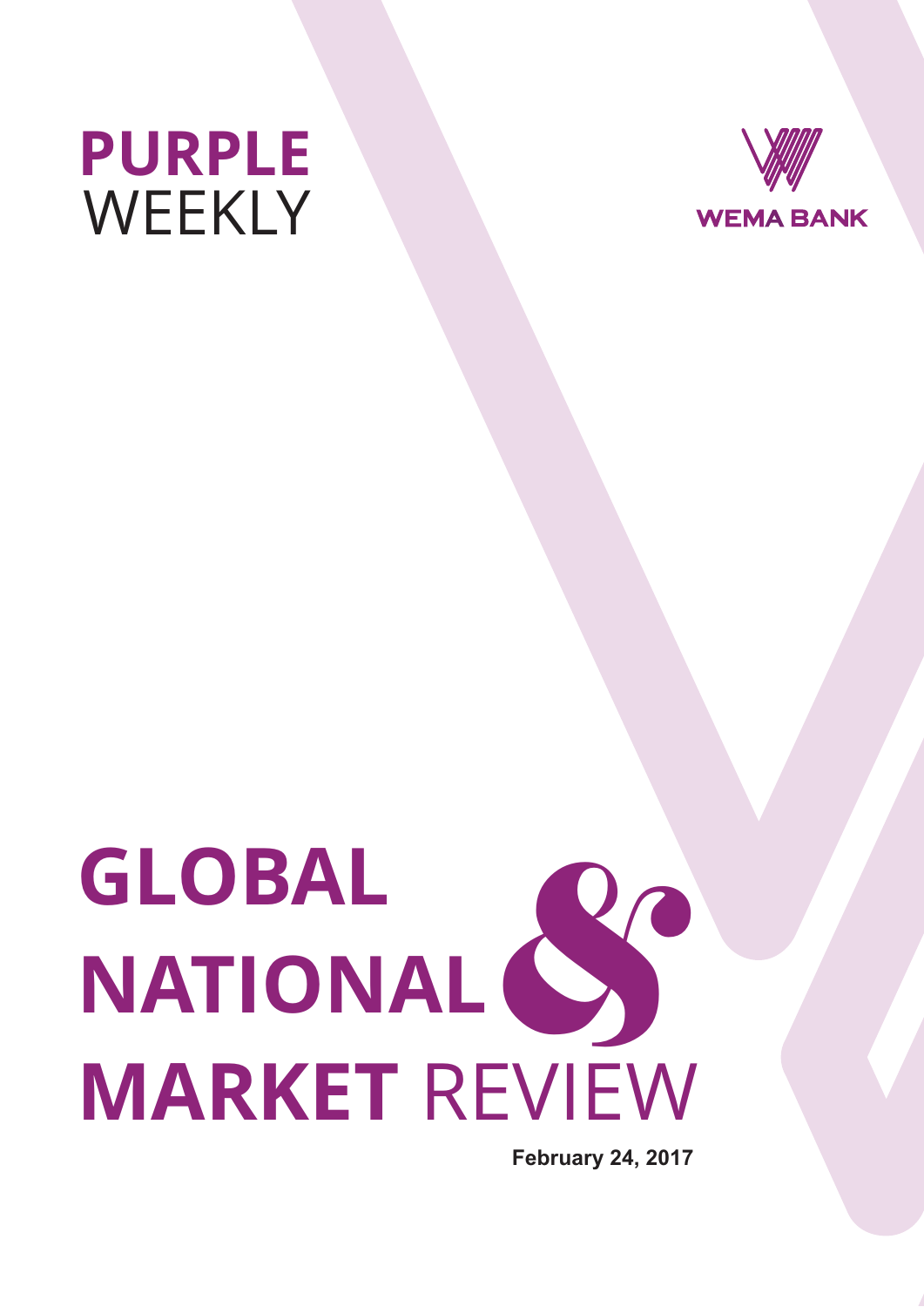### **GLOBAL ECONOMY**

e begin our week under<br>review with the political concerns in Europe which is front and center, giving the rise of Marie Le Pen in the French polls alongside the proposed agreement between left wing candidates (Hamon & Melechon). This led to a 0.08% decline in the Euro while the 10-yr bond yield spread between the German and French Bonds widened.

#### **Chart 1: German & French 10Y bond spread**



**Source: Bloomberg/Wema Bank Plc.**

On the flip side on Europe, February flash notes released during the week, revealed that growth continued to strengthen in the areas of job creation, order book, business optimism and inflation. Preliminary P M I data revealed that manufacturing activities expanded 55.2 points to 55.5 points (the highest in 70 months).





**Source: Bloomberg/Wema Bank Plc.**

Asia markets, led by Japan and China, continued to remain upbeat given renewed optimism in China (economic data) and increased manufacturing activity (Japan), as measured from this week's flash note. Preliminary data on Japan's P M I showed growth in manufacturing activities from 52.7 points (Jan'17) to 53.5 points (Feb'17) while wages and labour conditions

also improved. Inflation is on track to hit the 2% target though not without the risk of lower consumer spending due to higher prices (bad weather).

#### **Chart 3: Japan and China PMI**



**Source: Bloomberg/Wema Bank Plc.**

The chart above show the PMI data for Japan and China. We note that the Japanese govt. has lowered consumer spending for February 2017 due to cut backs by consumers from higher prices.

Oil prices remained volatile, hovering around c. \$55/barrel given consideration to increasing U.S oil inventory and the reduction in oil storage across Malaysia (6.8mb), Singapore (4.1mb) and Indonesia (1.2mb), due to narrowing spread between prompt and later delivery with consideration for storage costs.

**Chart 4: Brent Crude (Jan – Feb. 2017)**



**Source: Bloomberg/Wema Bank Plc.**

### **DOMESTIC ENVIRONMENT**

This week we recorded the following;

> I. The much awaited review of the CBN's Foreign Exchange (FX) policy. This led to a considerable appreciation in the Naira which moved from N520/\$ to c. N500/\$ as at the writing of this report. However, this increases the possibility of the eventual and systematic devaluation of the Naira, as Nigeria's 3 & 6 months' forward contracts rose by 4.5% and 4.6% respectively to N373/\$ and N397.5/\$.

II. The FGN will not be borrowing from the IMF. However, plans are being made to borrow \$1 billion from the World Bank and \$1.3 billion from China. These funds are to be intervention funds for specific sectors of the economy.

> III. The Nigerian Sovereign Investment Agency (NSIA) is said to have secured foreign direct investment commitments of \$100 million (real estate), \$ 105 million (agriculture) and \$100 million (infra-credit) to be channeled to these sectors.

### **EQUITIES MARKET**

The Nigerian All-Share Index (ASI) recorded a lack luster performance this week, given the continued uncertainty in the economy. Year to date (YTD) ended, the market has declined 6.04% having opened the year at **26,874.62** points and closed a**t 25,250.37** points (February 24, 2017).

In addition, market capitalization has declined by 5.31% YTD from N9.23 trillion to N8.74 trillion.

The decline is reflective of the uncertainty and weak macroeconomic environment which continues to characterize the Nigerian economy.

**th Chart 5: NSE ALSI (Jan – 24 Feb. 2017)**



**Source: Bloomberg/Wema Bank Plc.**

The Banking Index during the week increased by 0.79% from 276.15 points (February 10, 2017) to 273.97 points (February 17, 2017). Year–to – Date (YTD), the index has increased 0.13% from 274.32 points (Jan, 2017).